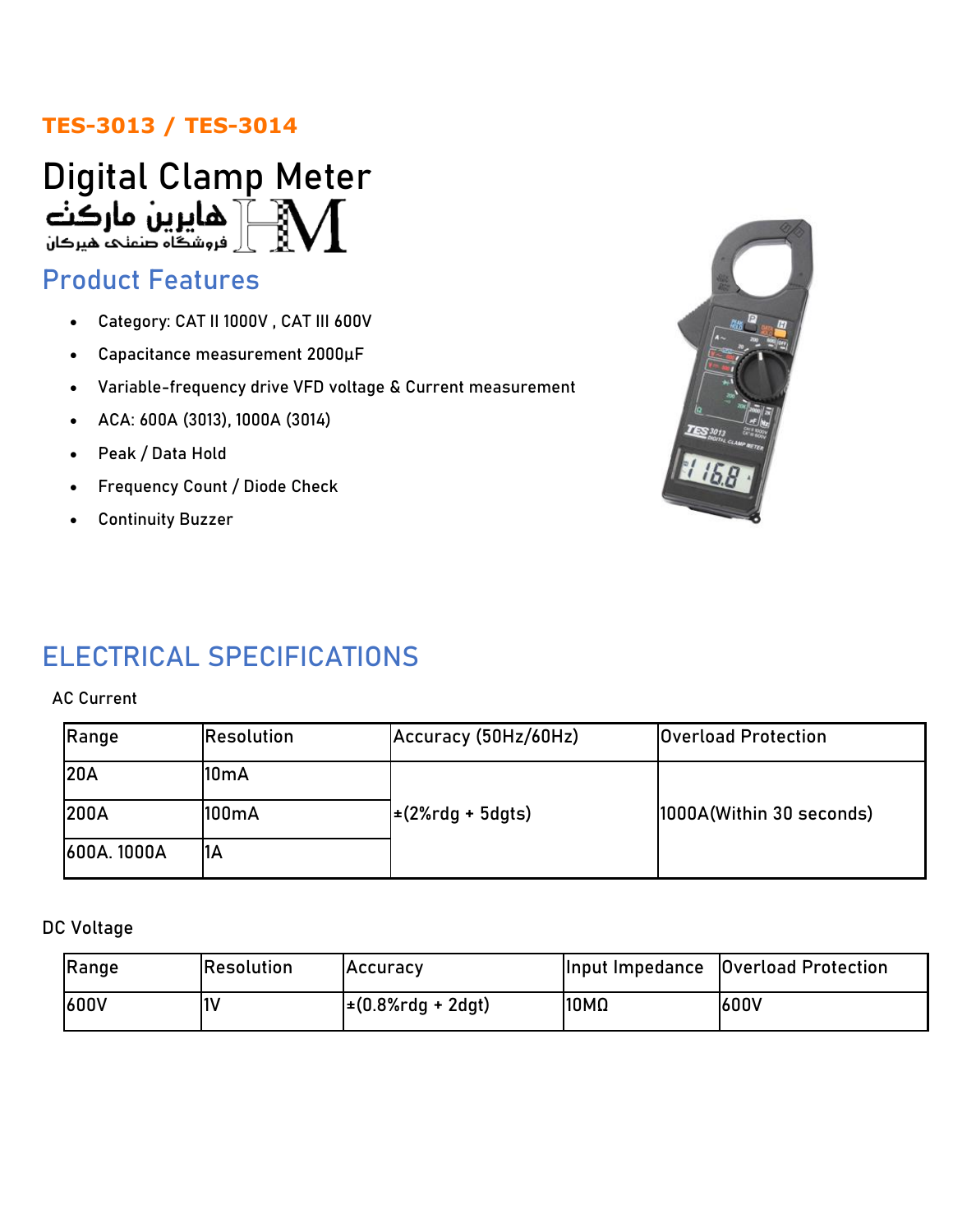## AC Voltage

| Range       | Resolution | Accuracy                                                                         |      | Input Impedance   Overload Protection |
|-------------|------------|----------------------------------------------------------------------------------|------|---------------------------------------|
| <b>600V</b> | l1V        | $\pm$ (1.2%rdg + 3dgts) at 50,<br>60Hz<br>$\pm$ (5%rdg + 3dgts) at 40 ~<br>400Hz | 10MΩ | 600V                                  |

### Resistance (Ω)

| Range            | <b>Resolution</b>    | Accuracy                 | Max. Open Circuit<br>Voltage | <b>Overload Protection</b> |
|------------------|----------------------|--------------------------|------------------------------|----------------------------|
| 200Ω             | $100 \text{m}\Omega$ | <b>⊥±(1%rdg + 2dgts)</b> | 3.5V                         | 600V                       |
| 20k <sub>0</sub> | $10\Omega$           |                          | 0.3V                         |                            |

## Frequency (Hz) (10Hz-2KHz)

| Range | <b>Resolution</b> | Accuracy              | Max. Input<br>Sensitivity | Max. Allowable Applied<br><b>Voltage</b> |
|-------|-------------------|-----------------------|---------------------------|------------------------------------------|
| 2kHz  | 1Hz               | $\pm$ (1%rdg + 2dgts) | 100mVrms                  | 600V                                     |

## Diode  $\rightarrow$   $\rightarrow$   $\rightarrow$   $\rightarrow$

| Range | <b>Resolution</b> | Max. Test Current | Max. Open Circuit<br><b>Voltage</b> | <b>Over Voltage Protection</b> |
|-------|-------------------|-------------------|-------------------------------------|--------------------------------|
| ₩     | l1mV              | 1.5mA             | 3.5V                                | 600V                           |

### Continuity (BEEPER)

| Range                  | <b>Resolution</b> | Operation Resistance Voltage | Max. Open Circuit | <b>Over Protection</b> |
|------------------------|-------------------|------------------------------|-------------------|------------------------|
| $\left  \cdot \right $ | $0.1\Omega$       | Below 100Ω                   | 3.5V              | 600V                   |